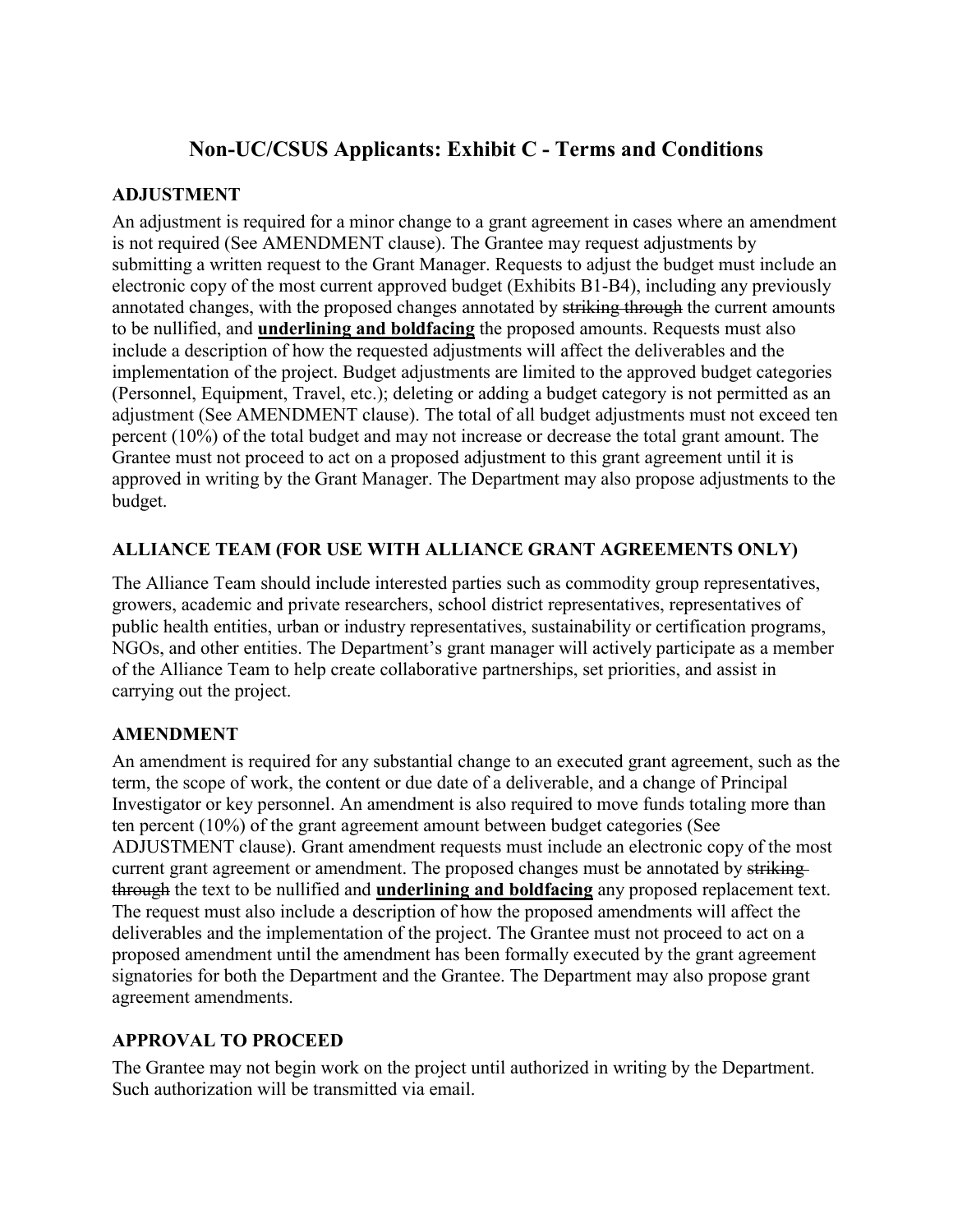### **ASSIGNMENT**

This grant agreement is not assignable by the Grantee, either in whole or in part, without the written consent of the Department because the Department awarded this grant in part based on the expertise of the persons or entity awarded this grant.

### **AUDIT**

The Grantee agrees that the Department, the California State Auditor, or their designated representative shall have the right to audit and/or review, and copy any records and supporting documentation pertaining to the performance of this grant agreement if it exceeds \$10,000. The Grantee agrees to maintain such records for possible audit for a minimum of three (3) years after final payment, unless a longer period of record retention is stipulated in this grant agreement. If any litigation, claim, or audit begins prior to the expiration of the retention period, the records shall be retained until all litigation, claims or audit findings involving the records have been resolved and final action taken. The Grantee agrees to refund to the Department any amounts claimed for reimbursement and paid to the Grantee which are later disallowed by the Department after audit or inspection of records.

### **BUDGET CONTINGENCY**

It is mutually understood between the parties that this grant agreement may have been written before ascertaining the availability of legislative appropriation of funds, for the mutual benefit of both parties in order to avoid program and fiscal delays that would occur if this grant agreement were executed after that determination was made. This Agreement is valid and enforceable only if sufficient funds are made available to the California State Legislature for the purpose of this program. In addition, this grant agreement is subject to any additional restrictions, limitations, conditions, or any statute enacted by the State Legislature that may affect the provisions, terms, or funding of this grant agreement. It is mutually agreed that if the California State Legislature does not appropriate sufficient funds for the program, the Department has the option to terminate this grant agreement or to amend this grant agreement to reflect any reduction in funds.

### **BUDGET FLEXIBILITY**

Budget revisions between identified budget categories in cost reimbursement agreements that are within the total grant amount, comply with the prior approval requirements, and do not change the scope of work or substitute a Principal Investigator or key personnel, as defined in this grant agreement, are allowed as described below:

- Up to 10% of the total award is allowed under the adjustment procedures with prior written approval of the Department's Grant Manager, or as otherwise agreed to by the parties.
- Budget transfers that would cause any portion of the funds to be used for purposes other than those consistent with the original intent of this grant agreement are not allowed.
- Notwithstanding the above provision, the Department may proceed with a formal amendment to this grant agreement for budget revisions.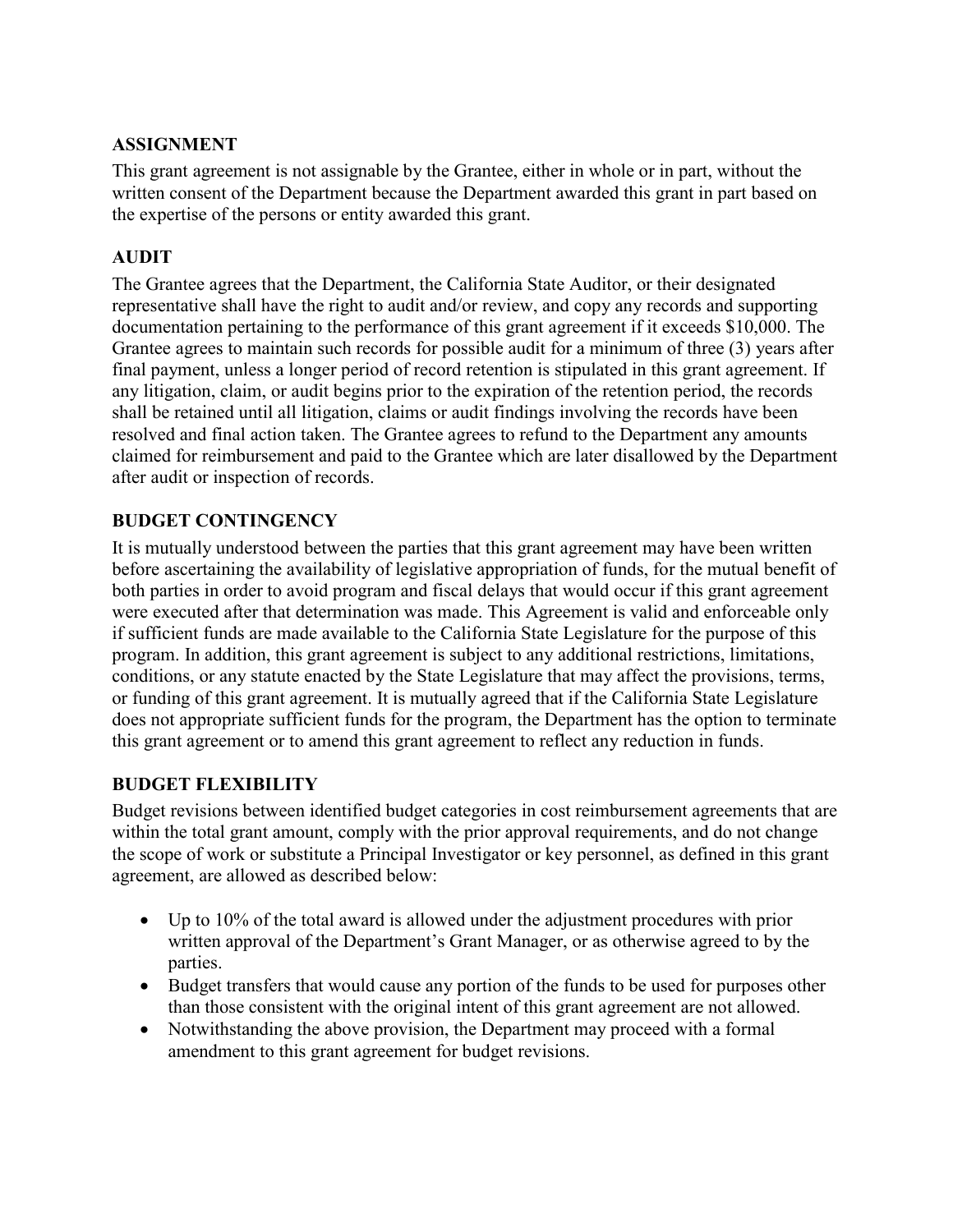### **COMPLIANCE REQUIREMENTS**

The Grantee shall procure all authorizations, permissions, permits, and licenses necessary to accomplish the work contemplated in this grant agreement, pay all charges and fees, and give all notices necessary and incidental to the due and lawful execution of the work. If landowner agreements are required, signed copies must be submitted to the grant manager before work begins. If permits are required, the permits must be obtained and signed copies must be submitted to the grant manager before work begins.

#### **CONTRACTING AND DEBARMENT**

Any subcontractors, subawardees, or consultants required by the Grantee in connection with the scope of work covered by this grant agreement shall be limited to such individuals or firms as were specifically identified and agreed to during negotiations for this grant agreement, or as are specifically authorized under either the Adjustment or Amendment procedures. Any substitutions in, or additions to, such subcontractors, subawardees, or consultants, shall be subject to the Adjustment or Amendment procedures.

The Grantee shall not contract with any party who is debarred or suspended or otherwise excluded from or ineligible for participation in federal assistance programs under Executive Order 12549, "Debarment and Suspension." The Grantee shall not contract with any individual or organization on U.S. EPA's List of Violating Facilities. (40 C.F.R.§ 31.35, Gov. Code, § 4477, <https://echo.epa.gov/facilities/enforcement-case-search>) The Grantee certifies to the best of its knowledge and belief, that it and its principals: are not presently debarred, suspended, proposed for debarment, declared ineligible, or voluntarily excluded by any federal department or the grantee; have not, within a three-year period preceding the execution of this grant agreement, been convicted of or had a civil judgment rendered against them for: fraud or other offense in connection with a public

(federal, state, or local) transaction or contract; violation of federal or state antitrust statutes; or embezzlement, theft, forgery, bribery, falsification or destruction of records, making false statements, or receiving stolen property, and; are not presently indicted for or otherwise criminally or civilly charged by a governmental entity (federal, state, or local) with commission of any of the offenses listed above.

### **COMPUTER SOFTWARE**

The Grantee certifies that it has appropriate systems and controls in place to ensure that state funds will not be used in the performance of this Grant for the acquisition, operation, or maintenance of computer software in violation of copyright laws.

### **CONFLICT OF INTEREST**

The Grantee certifies that it is in compliance with applicable state and/or federal conflict of interest laws. The Department intends to avoid any real or apparent conflict of interest on the part of the Grantee, subawardees, or employees, officers, and directors of the Grantee or subawardee. Thus, the Department reserves the right to determine, in its reasonable discretion, whether any information, assertion or claim received from any source indicates the existence of a real or apparent conflict of interest; and, if a conflict is found to exist, to require the Grantee to submit additional information or a plan for resolving the conflict, subject to the Department review and prior approval.

Conflicts of interest include, but are not limited to: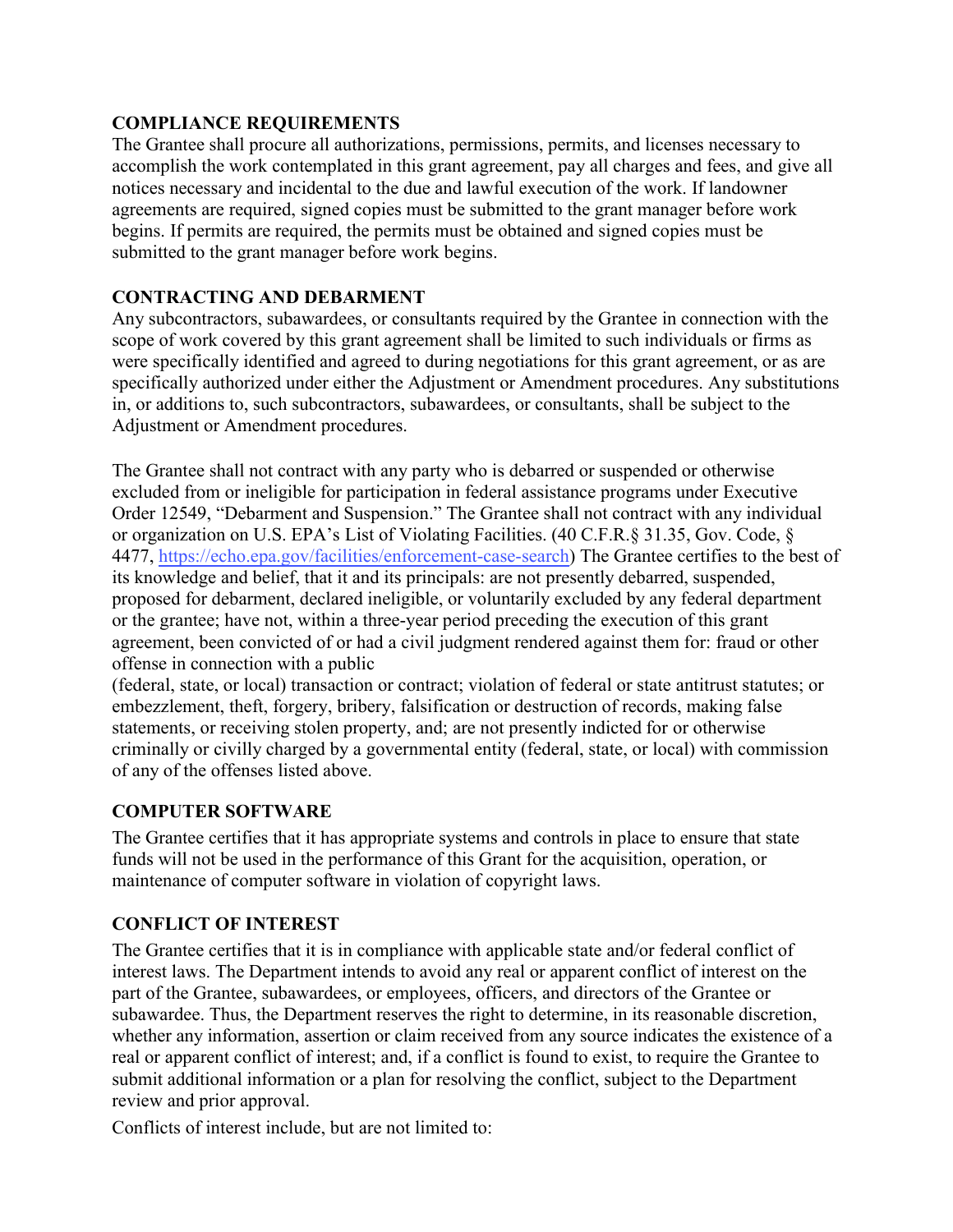- An instance where the Grantee or any of its subawardees, or any employee, officer, or director of the Grantee or any subawardee receiving information in connection with the performance of services hereunder has an interest, financial or otherwise, whereby the use or disclosure of information obtained while performing such services would result in private or personal benefit.
- An instance where, in connection with the performance of services hereunder, the Grantee's or any subawardee's employees, officers, or directors use their positions for purposes that are, or give the appearance of being, motivated by a desire for private gain for themselves or others, such as those with whom they have family, business or other ties.

### **DATA MANAGEMENT**

The project includes appropriate data management activities so that project data can be incorporated into appropriate DPR data systems.

### **DELIVERABLES INTENDED FOR DISCLOSURE TO THIRD PARTIES**

All deliverables intended for disclosure to third parties or the public must be approved by the Department before final release to ensure the project or portions of the project are within the scope of work described in this agreement and do not promote or disparage any brand or trade name. The Department's review of the deliverables shall be provided within twenty (20) business days after receipt and will not hinder the academic freedom of the research team regarding data, methodology, or conclusions reached within the parameters of the project described in this agreement. The evaluation of the Department's regulatory program is outside the scope of this project and will not be funded.

### **DEPARTMENT ACTION, COSTS, AND ATTORNEY FEES**

The Grantee agrees that any remedy provided in this Grant is in addition to and not in derogation of any other legal or equitable remedy available to the Department as a result of breach of this Grant by the Grantee, whether such breach occurs before or after completion of the Project. Exercise of any remedy provided by this Grant by the Department shall not preclude the Department from pursuing any legal remedy or right which would otherwise be available. In the event of litigation between the parties arising from this Grant, it is agreed that both parties shall be entitled to such reasonable costs and/or attorney fees as may be ordered by the court entertaining such litigation.

### **DEPARTMENT REVIEWS**

The parties agree that review or approval of project applications, documents, permits, plans, and specifications, or other Project information by the Department is for administrative purposes only and does not relieve the Grantee of its responsibility to properly plan, design, construct, operate, maintain, implement, or otherwise carry out the project. The provisions of this section shall survive the term of this grant agreement.

### **DISCLAIMER AND DISCLOSURE REQUIREMENTS**

The following disclaimer statements are required to be included in any publicly available brochure, document, electronic media, presentation, publication, report, or website prepared in whole or in part by this Grant. At the State's sole discretion, the State will require the Grantee to use one of the following disclaimers: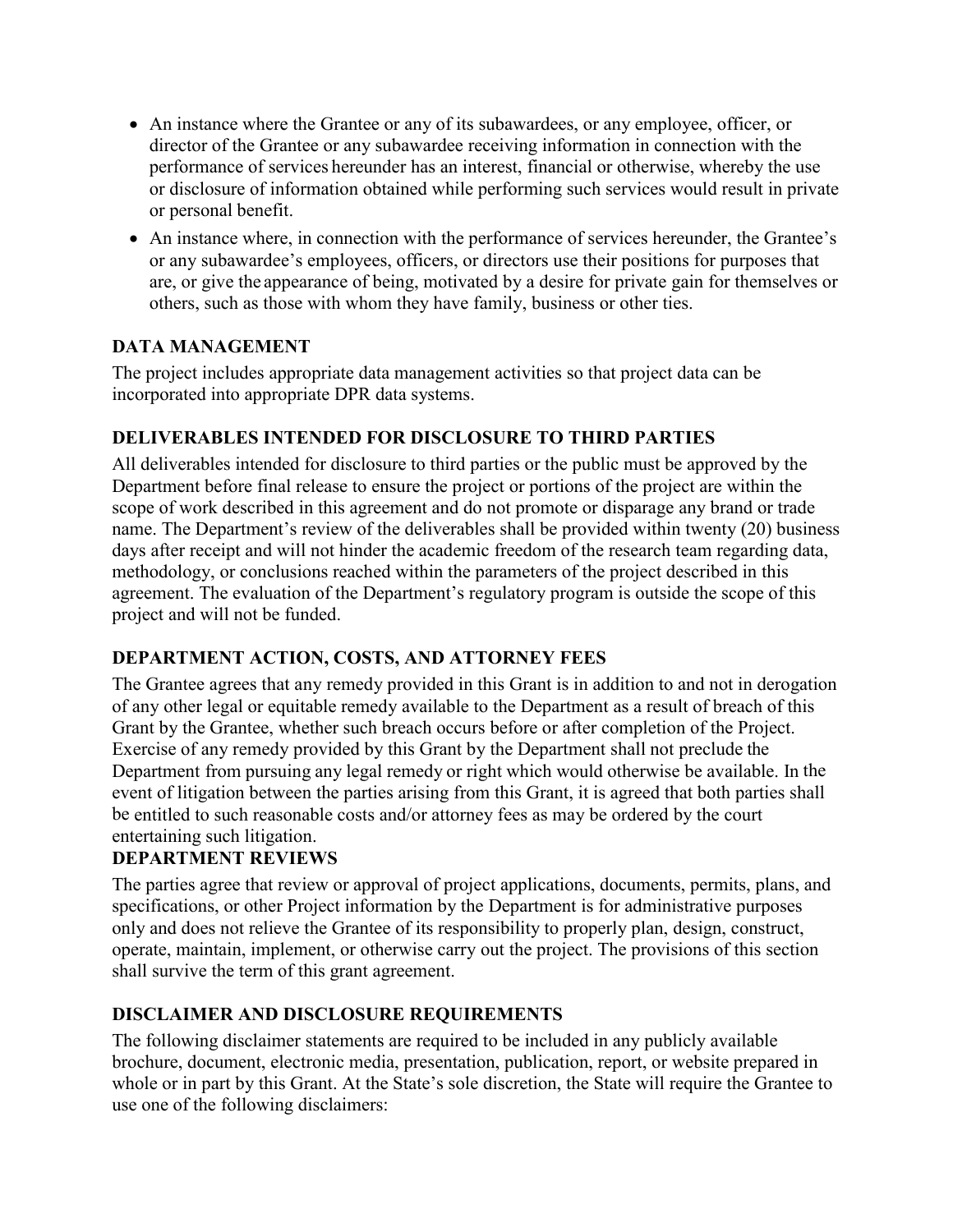- This project was funded by the Department of Pesticide Regulation. The contents may not necessarily reflect the official views or policies of the State of California.
- This project was funded by the Department of Pesticide Regulation. The contents do not represent the official views or policies of the State of California.

In addition, signage must be posted in a prominent location at the Project site (if applicable) and must include the Department of Pesticide Regulation logo (available from the grant manager) and the following disclosure statement: "Funding for this project has been provided in full or in part through a Grant awarded by the Department of Pesticide Regulation."

### **DISPUTES**

The Grantee shall continue with the responsibilities under this Grant during any dispute. Any dispute arising under this Grant that is not otherwise disposed of by agreement shall be decided by the Chief Deputy Director of the Department, or his or her authorized representative. The decision shall be reduced to writing and a copy thereof furnished to the Grantee and to the Department's Director. The decision of the Chief Deputy Director shall be final and conclusive unless, within thirty (30) calendar days after mailing of the decision to the Grantee, the Grantee mails or otherwise furnishes a written appeal of the decision to the Director. The decision of the Director shall be final and conclusive unless determined by a court of competent jurisdiction to have been fraudulent, capricious, arbitrary, so grossly erroneous as necessarily to imply bad faith, or not supported by substantial evidence. In connection with any appeal under this clause, the Grantee shall be afforded an opportunity to be heard and to offer evidence in support of its appeal. Pending final decision of a dispute, the Grantee shall continue to fulfill and comply with all the terms, provisions, commitments, and requirements of this Grant. This clause does not preclude consideration of legal questions, provided that nothing herein shall be construed to make final the decision of the Department, or any official or representative thereof, on any question of law.

### **EQUIPMENT**

Equipment is defined as having a useful life of at least one year, having an acquisition unit cost of at least \$5,000, and purchased with Department funds. Equipment means any products, objects, machinery, apparatus, implements or tools purchased, used or constructed within the Grant, including those products, objects, machinery, apparatus, implements or tools from which over thirty percent (30%) of the equipment is composed of materials purchased for the Grant. The normal useful life of the equipment purchased, funded, or developed with Grant funds shall be used to determine the depreciated value of equipment used in the Grant. The Department may determine the normal useful life of such equipment.

Title to equipment acquired by the Grantee with grant funds shall vest in the Grantee. The Grantee shall use the equipment in the project or program for which it was acquired as long as needed, whether or not the Department continues to support the project or program with grant funds. The Grantee shall not encumber, sell, or damage the equipment without Department approval. When no longer needed for the original project or program, the Grantee shall contact the Department for disposition instructions.

For the purposes of this grant agreement, "damage" is defined as physical harm that is sustained by the equipment that prevents its functioning as designed or manufactured. The Department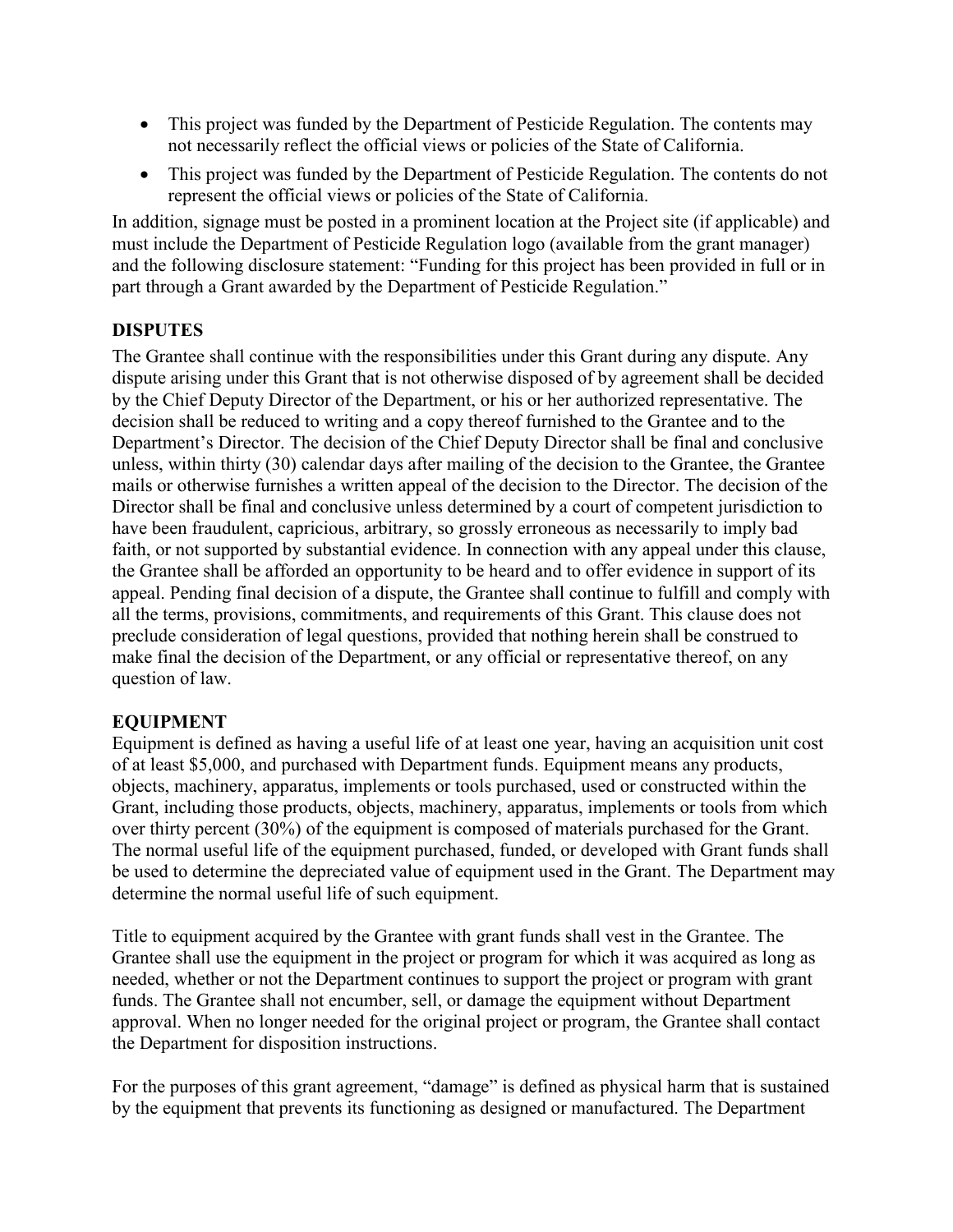may, at its option, repair any damage or replace any lost or stolen items and deduct the cost thereof from the contractor's invoice to the Department, or require the Grantee to repair or replace any damaged, lost, or stolen equipment to the satisfaction of the Department with no expense to the Department. In the event of theft, a report must be filed immediately with the CHP.

The Grantee should maintain an inventory record for each piece of equipment purchased or built with funds provided under the terms of a contract. The inventory record of each piece of such equipment should include the date acquired, total cost, serial number, model identification (on purchased equipment), and any other information or description necessary to identify said equipment. In addition, theft-sensitive items of equipment costing less than \$5,000 should be inventoried. A copy of the inventory record must be submitted to the Department on request by the State.

### **ENTIRE AGREEMENT**

This grant agreement constitutes the entire agreement between the parties with respect to its subject matter and constitutes and supersedes all prior agreements, representations and understandings of the parties, written or oral.

### **FISCAL MANAGEMENT SYSTEMS AND ACCOUNTING STANDARDS**

The Grantee agrees that, at a minimum, its fiscal control and accounting procedures will be sufficient to permit tracing of all grant funds to a level of expenditure adequate to establish that such funds have not been used in violation of state law or this grant agreement. The Grantee further agrees that it will maintain separate project accounts in accordance with generally accepted accounting principles.

### **FORCE MAJEURE**

Neither Party shall be liable to the other for any delay in or failure of performance, nor shall any such delay in or failure of performance constitute default, if such delay or failure is caused by "Force Majeure." As used in this section, "Force Majeure" is defined as follows: Acts of war and acts of god such as earthquakes, floods, and other natural disasters such that performance is impossible.

### **GOVERNING LAW**

This grant is governed by and shall be interpreted in accordance with the laws of the State of California.

### **GRANTEE REPRESENTATIONS**

The Grantee accepts all terms, provisions, and conditions of this grant agreement, including those stated in incorporated documents. The Grantee shall fulfill all assurances and commitments made in its Concept Application, Proposal, other accompanying documents, and written communications (e.g., email, correspondence) filed in support of its request for grant funding. The Grantee shall comply with, and require its subcontractors and consultants to comply with, all applicable laws, policies, and regulations.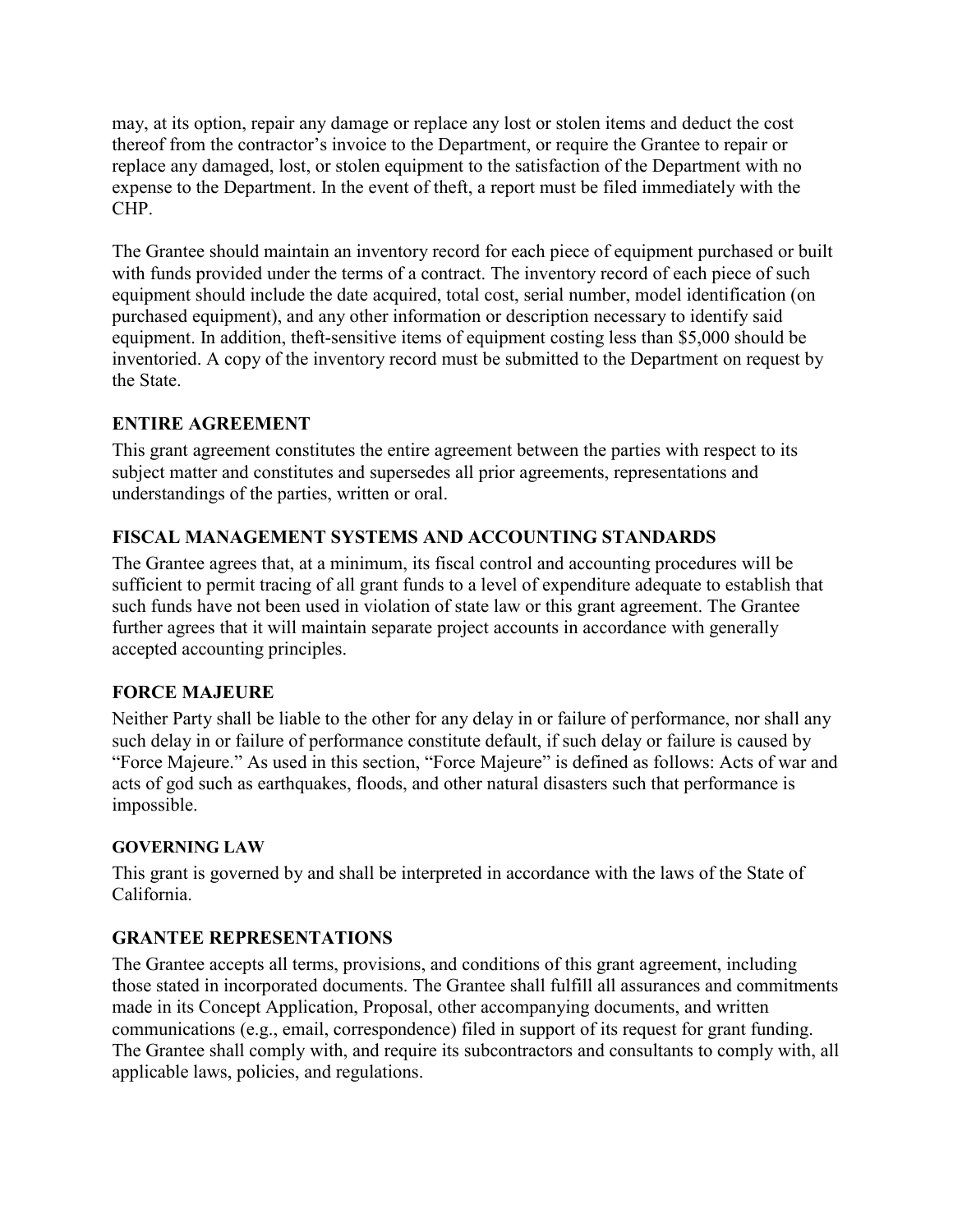### **INCOME RESTRICTIONS**

The Grantee agrees that any refunds, rebates, credits, or other amounts (including any interest thereon) accruing to or received by the Grantee under this Grant shall be paid by the Grantee to the Department, to the extent that they are properly allocable to costs for which the Grantee has been reimbursed by the Department under this Grant.

**INDEPENDENT ACTOR:** The Grantee, and its agents and employees, if any, in the performance of this Grant, shall act in an independent capacity and not as officers, employees or agents of the Department.

### **INDIRECT COSTS**

Overhead/Indirect Cost (IDC) may not exceed 25% of the Modified Total Direct Cost. Tuition/fee remissions cannot be included in calculations for indirect costs.

### **IN-KIND SERVICES**

Project activities by team members that have been approved by their employers to be compensated with existing employer funds at the time of the proposal submission.

- *Allowed*: personnel time given to project by team members; the use of team member's existing equipment or facilities, and; donations of materials by team members.
- *Not allowed*: project tasks that are simultaneously funded by more than one source, and; project tasks that rely on labor or outcomes of activities that are not part of the Department-funded project.

### **INSPECTION**

Throughout the life of the project, the Department shall have the right to inspect the facilities (e.g., fields, orchards, offices, laboratories) to ascertain compliance with this grant agreement. The Grantee acknowledges that the project records and locations are public records.

### **INSURANCE**

Grantees, subcontractors, and consultants shall, throughout the life of the project, provide and maintain auto insurance with the limits set at a minimum of \$100,000, \$300,000, and \$100,000 for property damage and liability. This insurance shall be issued by a company or companies admitted to transact business in the State of California. Proof of insurance shall be provided to the Grant Manager prior to starting work on the project.

### **KEY PERSONNEL**

Key personnel are individuals who contribute to the scientific development or execution of the project in a substantive, measurable way, whether or not salaries are requested. Typically, they have doctoral or other professional degrees, although other individuals should be included if their involvement meets the definition of key personnel. Key personnel do not include students or other named staff not specifically required for the completion of the scope of work. The time commitment/percent of effort of key personnel must be documented. Key personnel must devote a measurable percentage of effort to the project. It is important to only list key personnel in the Exhibits, as any changes in key personnel throughout the project will require prior approval.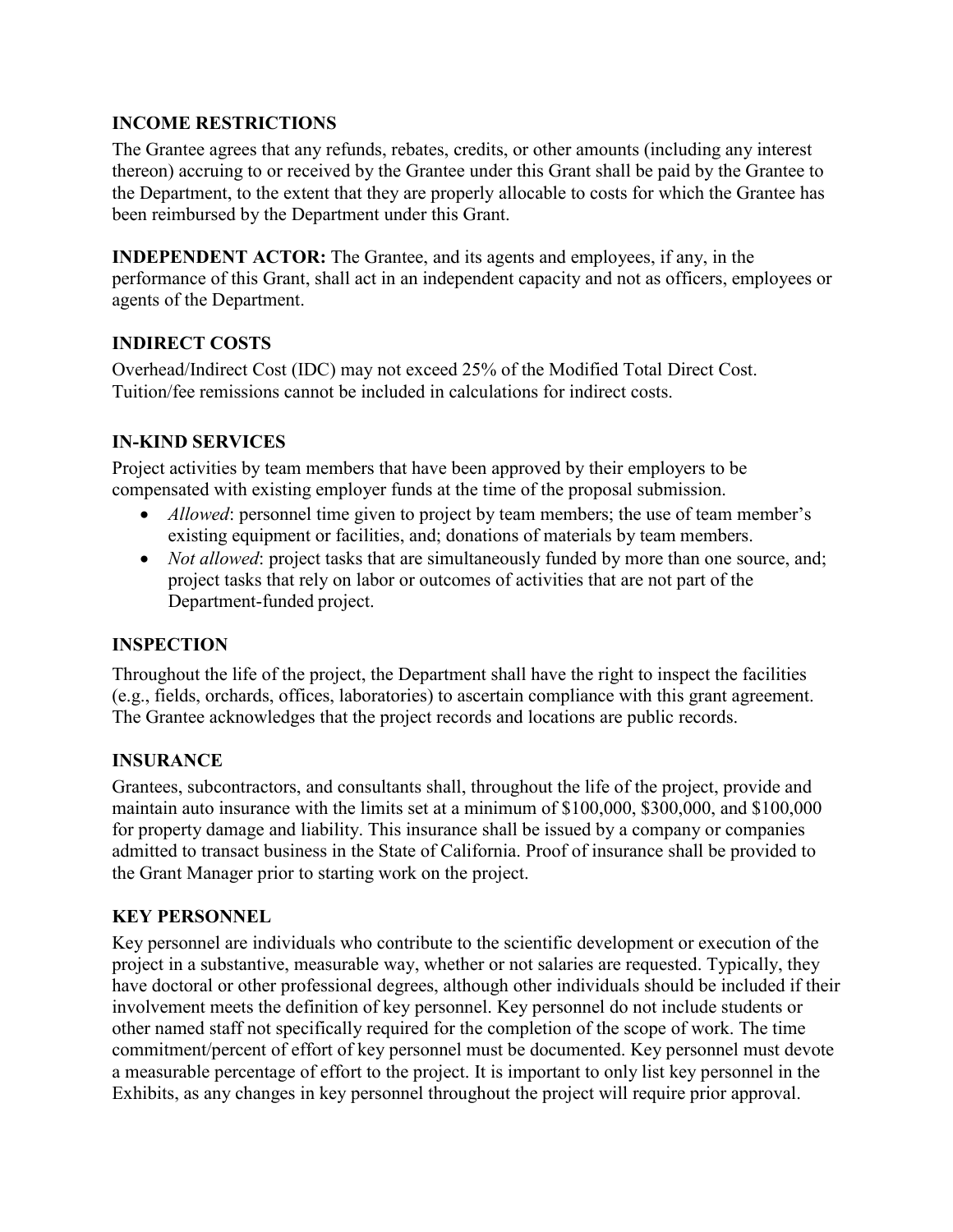### **LIABILITY**

To the extent permitted by law, the Grantee shall defend, indemnify and hold harmless the State, its officers, employees and agents from and against any and all liability, loss, expense, attorneys' fees, or claims for injury, or damages arising out of the performance of this grant agreement but only in proportion to and to the extent such liability, loss, expense, attorneys' fees, or claims for injury or damages are caused by or result from the negligent or intentional acts or omissions of the Grantee, its respective officers, agents or employees.

To the extent permitted by law, the State shall defend, indemnify and hold harmless the Grantee, its officers, employees and agents from and against any and all liability, loss, expense, attorneys' fees, or claims for injury or damages arising out of the performance of this grant agreement but only in proportion to and to the extent such liability, loss, expense, attorneys' fees, or claims for injury or damages are caused by or result from the negligent or intentional acts or omissions of the State, its respective officers, agents or employees.

### **MEDIA EVENTS**

The Grantee shall notify the Department's Grant Manager in writing at least twenty (20) working days before any public or media event, physical or electronic (web page, social media, etc.), publicizing the accomplishments and/or results of this Grant, and provide the opportunity for attendance and participation by the Department's representatives.

### **MODIFIED TOTAL DIRECT COST (MTDC)**

The MTDC includes all salaries and wages, fringe benefits, materials, supplies, services, travel, subcontractors, and consultants (up to the first \$25,000 of each subcontract). Not included in the MTDC are charges for equipment (equipment is distinguished from materials as purchases of over \$5,000), capital expenditures, patient care charges, tuition remission, rental costs of off-site facilities, scholarships and fellowships, and the portion of any subcontract in excess of \$25,000. The IDC rate in the approved budget will remain in effect for the entire funded project period of an agreement.

#### **NONDISCRIMINATION**

During the performance of this grant agreement, the Grantee and its subcontractors and consultants shall not unlawfully discriminate against any employee or applicant for employment because of race, religious creed, color, national origin, ancestry, physical disability, mental disability, medical condition, genetic information, marital status, sex, gender, gender identity, gender expression, age, sexual orientation, or military and veteran status. The Grantee and its subcontractors and consultants shall insure that the evaluation and treatment of their employees and applicants for employment are free of such discrimination. The Grantee and its subcontractors and consultants shall comply with the provisions of the Fair Employment and Housing Act (Gov. Code, § 12900 et seq.) and the applicable regulations promulgated thereunder (Cal. Code Regs., tit. 2, § 11000 et seq.). The applicable regulations of the Fair Employment and Housing Council implementing Government Code section 12990, set forth in Subchapter 5 of Division 4.1 of Title 2 of the California Code of Regulations are incorporated into this grant agreement by reference and made a part hereof as if set forth in full. The Grantee and its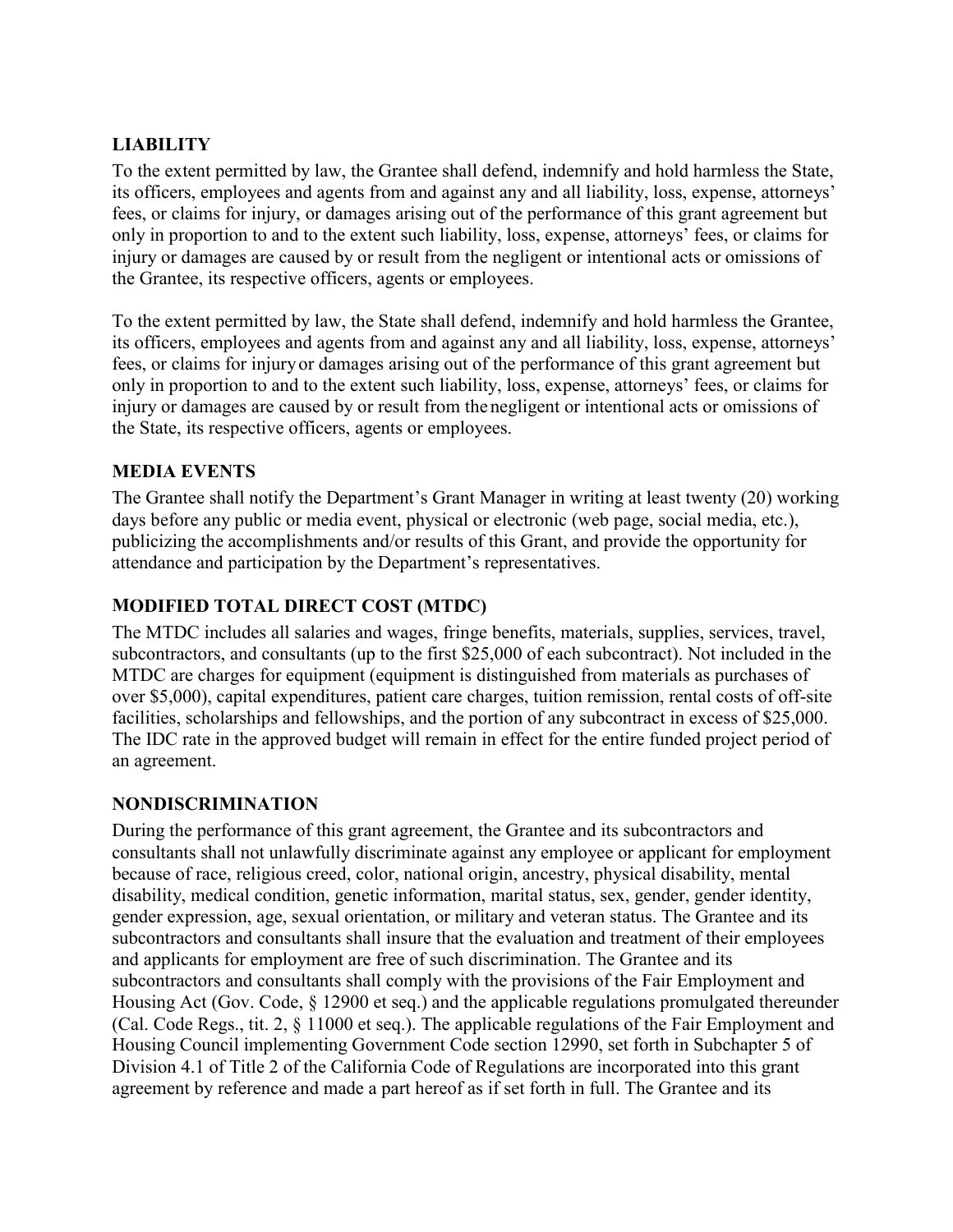subcontractors and consultants shall give written notice of their obligations under this clause to labor organizations with which they have a collective bargaining or other agreement. The Grantee shall include the nondiscrimination and compliance provisions of this clause in all contracts to perform work under this grant agreement.

### **NO THIRD-PARTY RIGHTS**

The parties to this grant agreement do not create rights in, or grant remedies to, any third- party as a beneficiary of this grant agreement, or of any duty, covenant, obligation or undertaking established in this grant agreement.

## **NOTICE**

The grantee shall promptly notify the Department's Grant Manager in writing of events or proposed changes that could affect the scope or budget of the project proposed under this grant agreement. The Grantee agrees that no material change in the scope of the project will be undertaken until written notice of the proposed change has been provided to the Department and the Department has given written approval for such change as provided by the grant agreement adjustment and amendment processes. "Material" is defined as "More or less necessary; having influence or effect; going to the merits."

All notices permitted or required under this Agreement shall be in writing and shall be delivered in person or transmitted to the mailing address or email address of the party as specified in this grant agreement.

### **PAYMENT and INVOICING**

A. Reimbursement

1) The total amount of funds disbursed under this grant agreement shall not exceed the total amount specified. Subject to the budget contingency clause of this grant agreement, the amounts payable for each fiscal year, if applicable, will be identified in Exhibit B1.

2) Costs for this grant agreement shall be computed in accordance with the Generally Accepted Accounting Principles (GAAP). The Department will reimburse direct and indirect costs in accordance with the approved budget.

3) The Department shall reimburse salaries and wages based upon the approved budget and the actual payments made with the following caveat: the Grantee must retain supporting documentation that shall substantiate actual costs and shall be available for review by the Department upon request. Supporting documentation may include, but not be limited to, time reports and/or calendar entries.

4) Indirect Costs shall be calculated in accordance with the Grantee budgeted indirect costs in the approved budget. The rate in effect for the first year of a multi-year grant agreement will be the rate used for the entire project.

5) Nothing herein contained shall preclude a ten-percent payment withhold pursuant to section 10346 of the Public Contracts Code.

B. Expense Allowability / Fiscal Documentation

The Grantee will maintain financial records and supporting documentation of all costs incurred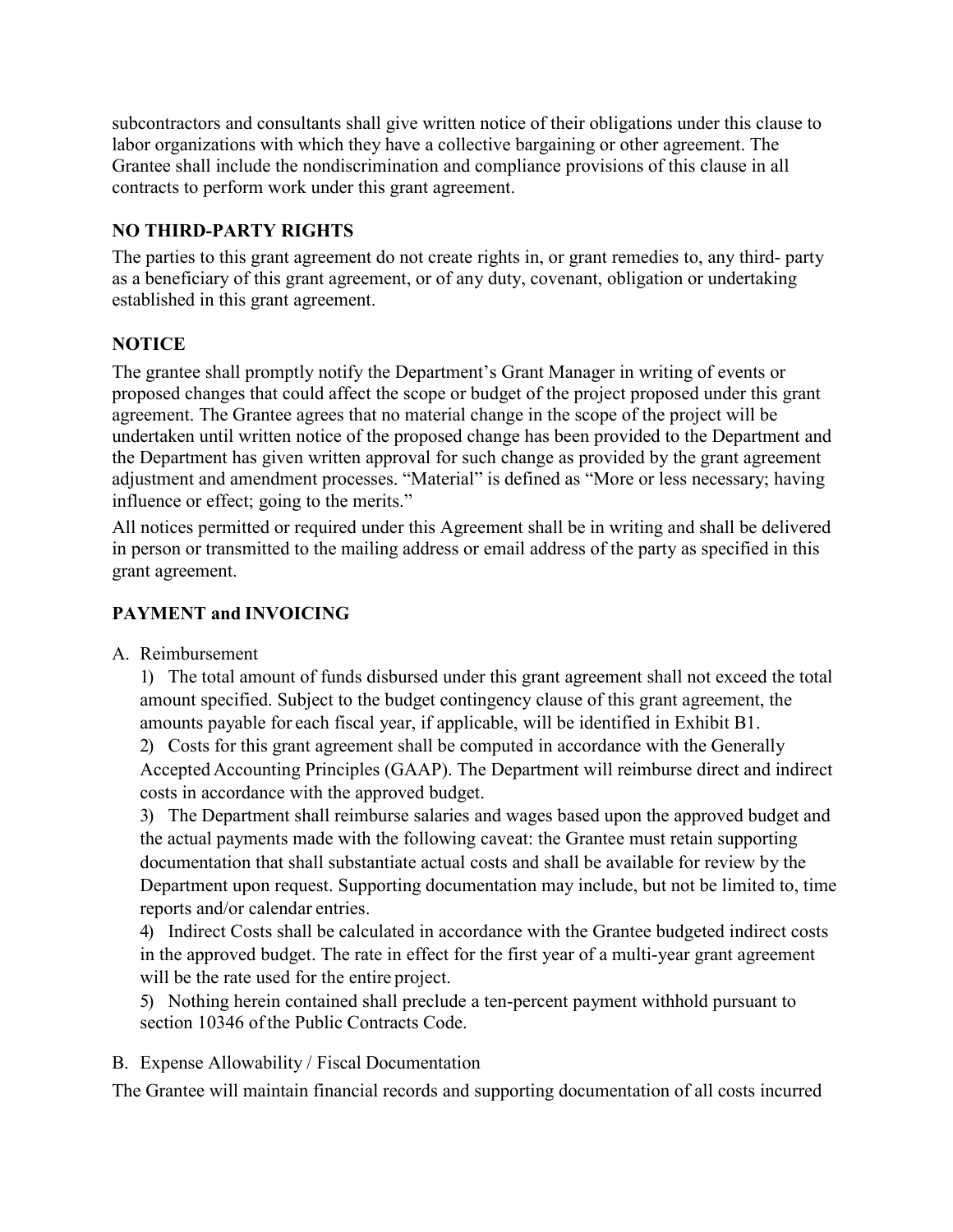in the performance of this grant agreement. If the Department requires clarification of any expenditure prior to payment of an invoice, the Grantee will provide documentation of such expenditure to support its allowability. If any expenditures are disputed by the Department, pending resolution, the Department agrees to pay all other undisputed invoiced costs.

#### C. Invoicing

1) For services satisfactorily rendered in accordance with the scope of work and budget, and upon receipt and approval of invoices, the Department agrees to reimburse the Grantee for actual allowable expenditures. Approval of invoices shall not be withheld based on scientific differences between the Grantee and the Department in the interpretation of the research data and final conclusions.

2) Invoices shall be submitted in arrears not more frequently than once a month and not less frequently than every three months to the Department invoice contact. Invoices may be submitted electronically by email. If submitted electronically, the invoice must include the following certification for State certification to the State Controller's Office, in compliance with SAM 8422.1: "This bill has been checked against our records and found to be the original one presented for payment and has not been paid. We have recorded this payment so as to prevent a later duplicate payment."

- 3) Invoices shall:
	- (a) Bear the Grantee's name as shown on this grant agreement.
	- (b) Include this grant agreement number and the Grantee's fund/reference number if applicable.
	- (c) Identify the billing and/or performance period covered by the invoice and provide a detailed transaction ledger, including payroll detail, for the same period.
	- (d) Provide the Grantee's invoice contact, telephone number and/or email address.
	- (e) Be prepared in accordance with the approved cost categories identified in the approved budget and the elements contained in Exhibit B5.
	- (f) Be certified in ink or by an electronically scanned copy of a signature by the Grantee's Financial Contact (or designee) as true, correct, and the sole bill for the charges invoiced.

4) A copy of the invoice/detailed transaction ledger shall be certified in ink or by an electronically scanned copy of a signature by the Principal Investigator or designee for costs incurred, with the following statement: "By signing this invoice I certify, under penalty of law, that this document and any attachment was prepared by me or under my direction in accordance with the terms and conditions of the Grant Agreement and, to the best of my knowledge and belief, is accurate and complete. I am aware that there are significant penalties for submitting false or misleading information." This certified document may be transmitted electronically to the Department's invoice contact and Grant Manager. 5) The Grantee shall submit the final invoice and the 10% retention invoice to the Department, no later than ninety (90) calendar days after the agreement completion date. 6) The final invoice shall be clearly marked FINAL INVOICE and be received no later than 90 days after the project end date. Additionally, the Grantee shall promptly notify the Department in writing of completion of work on the project to assure payment of the ten percent (10%) retention withheld from the Grantee's funding (invoiced separately). Absolutely no funds may be requested or invoiced after 90 days after the project end date.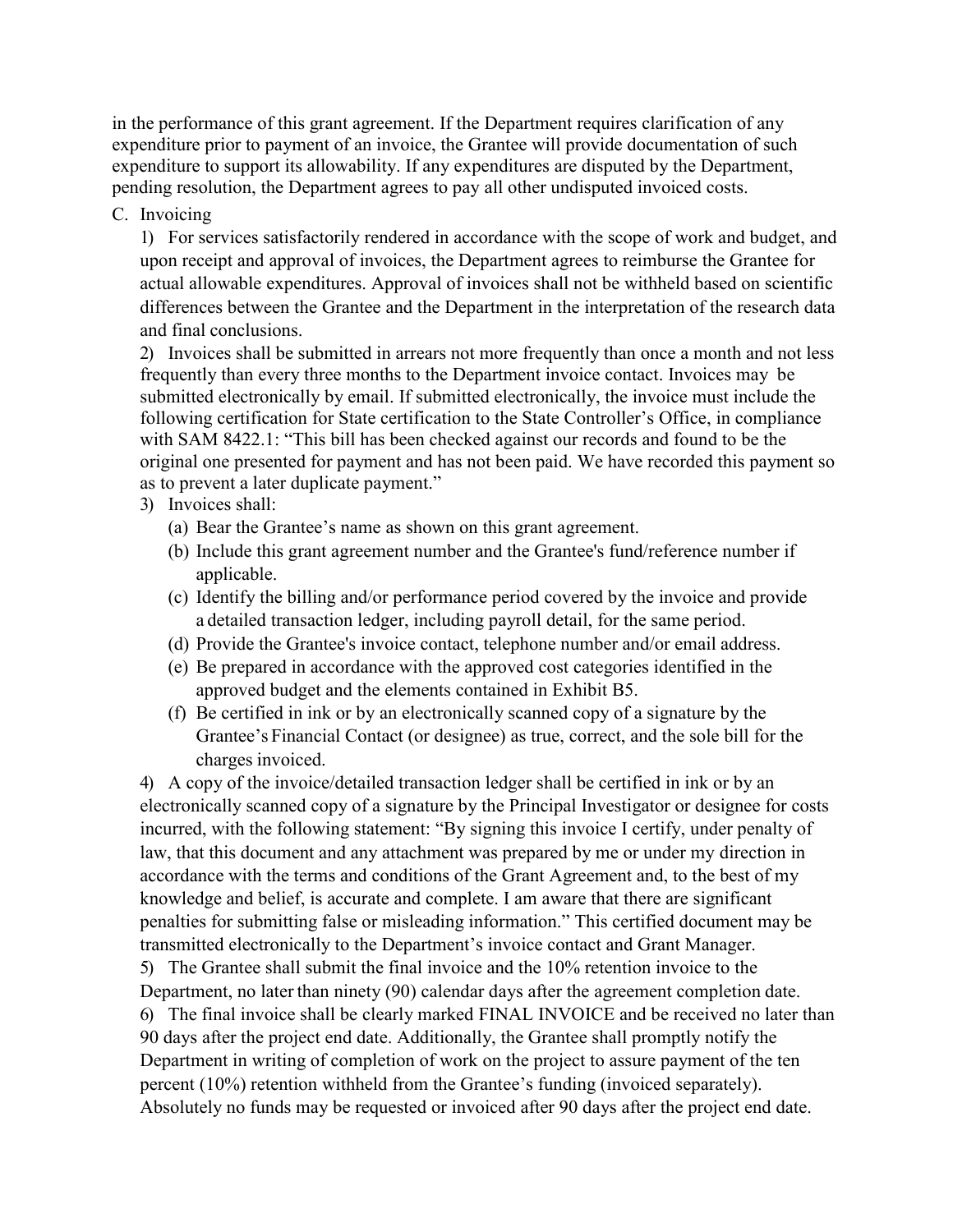Any invoice(s) submitted more than 90 days after the project end date, will be considered null and void and have no legal effect.

### **PRIOR APPROVAL REQUIREMENTS**

The following changes require prior approval of the Department as an amendment to this grant agreement, whether or not the change has a budgetary impact:

- 1) Change in scope of work.
- 2) Change in Principal Investigator or Key Personnel.
- 3) Inclusion of restricted use data or copyrighted works in deliverables.
- 4) Travel not included in the approved budget.
- 5) Equipment not included in the approved budget.
- 6) Computer (or theft sensitive equipment) not included in the approved budget.
- 7) Substitution or addition of subcontractors or consultants.

### **PRINCIPAL INVESTIGATOR**

The Principal Investigator has the primary responsibility for financial management and control of project funds and is responsible for all aspects of project administration including:

- 1) Ensuring the scientific integrity and management of the project.
- 2) Ensuring the financial management of project funds.
- 3) Adherence to the Department's terms and conditions including reporting and record keeping requirements contained in this grant agreement.
- 4) Monitoring the performance and expenditures of subcontractors and consultants prior to approving their invoice.

### **PROFESSIONALS**

The Grantee agrees that only licensed professionals will be used to perform services under this Grant where such services are called for.

### **REASONABLE EFFORTS**

The parties agree that the work described in the scope of work is to be conducted on a "reasonable efforts" basis. Additionally, Principal Investigators are obligated to conduct the project of the highest possible quality (For example, see UC Contracts and Grants Manual, Proposal Submission and Award Acceptance/Administration 2- 635, Revised September 2012).

### **RECORDS**

The Grantee agrees to maintain project accounts in accordance with generally accepted accounting principles. The Grantee further agrees to: Establish an official file for the project which shall adequately document all significant actions relative to the project; Establish separate accounts which will adequately and accurately depict all amounts received and expended on this project, including all grant funds received under this grant agreement; Establish separate accounts which will adequately depict all income received which is attributable to the project, especially including any income attributable to grant funds disbursed under this grant agreement;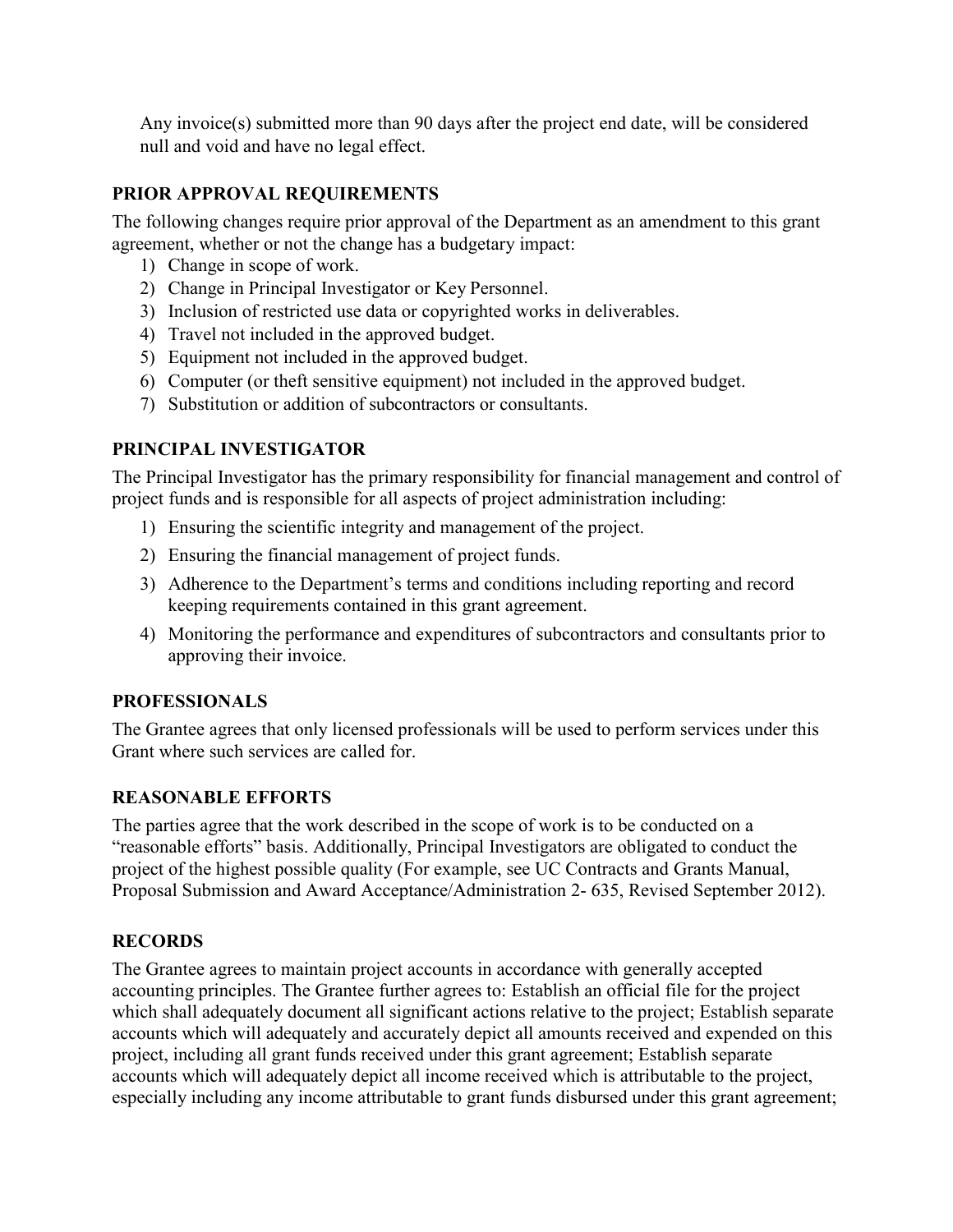Establish an accounting system which will adequately depict final total costs of the project, including both direct and indirect costs, and; Establish such accounts and maintain such records as may be necessary for the Department to fulfill federal reporting requirements, including any and all reporting requirements under federal tax statutes or regulations.

### **RELATED LITIGATION**

Under no circumstances may a Grantee use funds from any disbursement under this grant agreement to pay costs associated with any litigation the Grantee pursues against the Department.

### **REMEDIES**

Any rights and remedies of the Department provided for in this grant agreement are in addition to any other rights and remedies provided by law.

### **RIGHTS IN DATA**

Reports specifically created for use by the Department under this Grant shall be the property of the Department. The Department has the right to use submitted information and data for all governmental purposes. The Grantee may disclose, disseminate, reproduce, and use in whole or in part, any final form data and information received, collected, and developed under this Agreement, subject to appropriate acknowledgement of credit to the Department for financial support.

The Department makes no other claim to intellectual property developed under this Grant that is not specified for delivery.

# **RIGHT TO PUBLISH**

Subject to any restrictions on the publication, disclosure, dissemination, and use of information or use of data set forth in this grant agreement or under any applicable law, the Grantee shall have the right to publish, disclose, disseminate and use, in whole and in part, any data and information received or developed under this grant agreement.

The Grantee will provide publications, presentations and other public releases resulting from work performed under this grant agreement to the Department for review at least thirty (30) calendar days prior to publication and will identify the proposed recipients. During the first twenty (20) calendar days of such review period, the Department may provide notice to the Grantee that it intends to rebut some or all aspects of the presentation, publication or other media release. The Department will then have thirty (30) calendar days from the date of notice to prepare and submit such rebuttal to the recipients identified by the Grantee. Within the review period, the Department may provide feedback to the Grantee; the Grantee will give good faith consideration to such feedback, but has no obligation to make any changes in said material, other than the removal of any material whose disclosure is prohibited or restricted by this grant agreement or by any applicable law. Any of the above referenced time periods may be modified upon agreement of both parties. Neither party may unreasonably deny such requests.

At the Department's sole discretion, the Department will require the Grantee to use one of the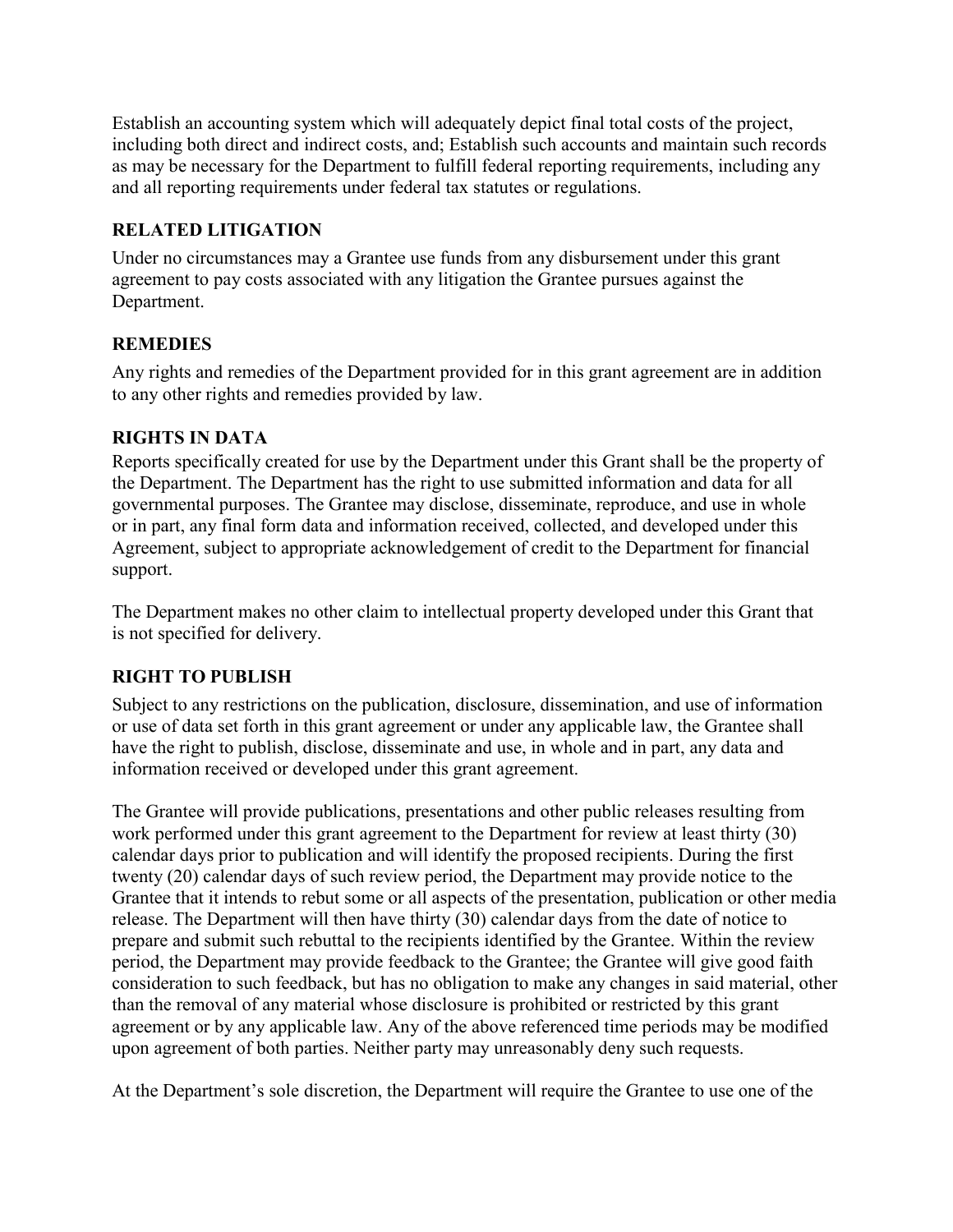following disclaimers in any publication, presentation or other public release:

1) "This project was funded by the California Department of Pesticide Regulation. The contents may not necessarily reflect the official views or policies of the State of California." 2) "This project was funded by the California Department of Pesticide Regulation. The contents do not represent the official views or policies of the State of California."

These disclaimer statements are required to be included in any publicly available document, publication, report, brochure, website, or electronic media prepared in whole or in part by this grant.

The parties shall comply with Government Code 13989 et seq, including but not limited to:

1) The Grantee is responsible for ensuring that any publishing or copyright agreements concerning submittal of peer-reviewed manuscripts fully comply with Government Code section 13989 et seq.

2) For a peer-reviewed manuscript accepted for publication, the Grantee shall ensure that the peer-reviewed manuscript be available no later than 12 months after the official date of publication on a publicly accessible repository approved by the State, including but not limited to:

- (a) CSU ScholarWorks at the Systemwide Digital Library (http://[scholarworks.calstate.edu](http://scholarworks.calstate.edu)).
- (b) UC California Digital Library (http[s://www](http://www.cdlib.org/))[.cdlib.org/\).](http://www.cdlib.org/)
- (c) PubMed Central (https:[//www.ncbi.nlm.nih.gov/pmc/\).](http://www.ncbi.nlm.nih.gov/pmc/)

3) The Grantee shall instruct the Principal Investigator to report to the Department the final disposition of the peer-reviewed manuscript, including but not limited to:

- (a) Whether it was published.
- (b) Where it was published.
- (c) When it was published.
- (d) When the 12 month period after publication expires.
- (e) Where the manuscript will be available for open access.

4) The Department shall retain information regarding all issued research grants that resulted in published works.

### **SEVERABILITY**

The invalidity or unenforceability of any provisions of this grant agreement shall not affect the validity or enforceability of any other provision of this grant agreement, which shall remain in full force and effect.

### **SURVIVAL**

The parties' obligations under the Audit, Equipment, Liability, and Rights in Data clauses will survive the expiration and termination of this agreement.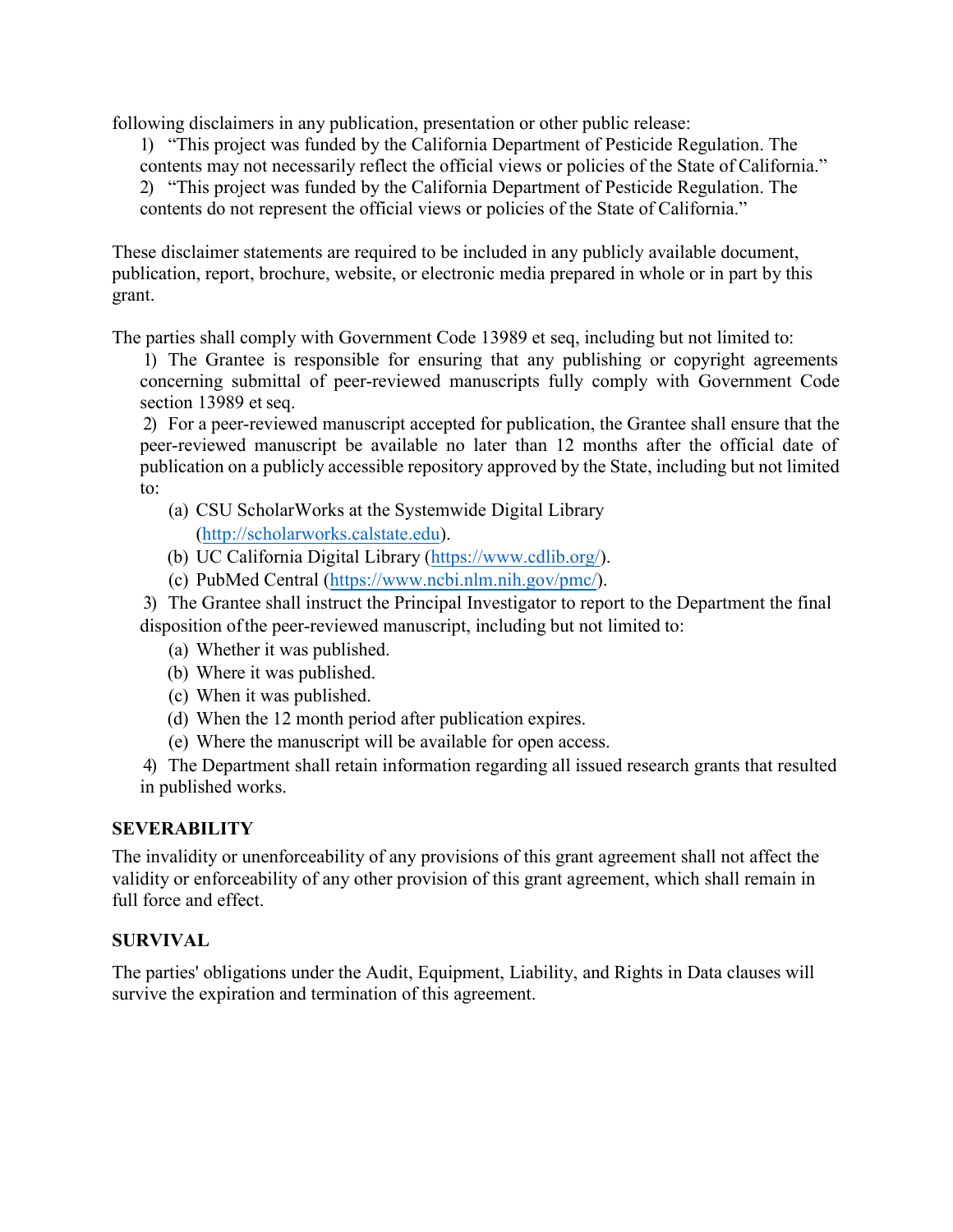### **TASK BUDGET**

Estimates of the direct costs of each task included in the Scope of Work in Exhibit A1 must be entered in tabular form (refer to the following example table) to be included in Exhibit B4. The Task Budget is for DPR estimation purposes only and Exhibit B1 will serve as the principal budget.

| Objective | Tasks or<br>Deliverables | Cost     |
|-----------|--------------------------|----------|
|           | Task 1.1                 | \$100    |
|           | Task 1.2                 | \$500    |
|           | Task 1.3                 | \$750    |
| 2         | Task $2.1$               | \$1,500  |
| 2         | Task 2.2                 | \$5,000  |
| 3         | <b>Task 3.1</b>          | \$50,000 |
| 3         | Task 3.2                 | \$4,500  |
|           | Task 4.1                 | \$20,000 |
|           | <b>Total</b>             | \$82,350 |

#### Example Task Budget Table

### **TERMINATION**

The Department's authorized official may terminate this grant agreement with or without cause upon thirty (30) calendar days written notice to the Grantee. Upon receipt of the Department's notice of termination, the Grantee shall take reasonable efforts to limit or terminate all financial commitments and will not incur new obligations under this grant agreement. In accordance with the invoice provisions of this grant agreement the Department shall reimburse the Grantee for costs incurred up to the effective date of termination and for costs incurred due to noncancellable obligations, up to the undisbursed balance of funds authorized in this grant agreement.

The Grantee's authorized official may terminate this grant agreement for good cause and upon thirty (30) calendar days written notice to the Department of the cause for termination. Upon submission of the Grantee's notice of termination, the Grantee shall take reasonable efforts to limit or terminate all financial commitments and will not incur new obligations under this grant agreement. In accordance with the invoice provisions of this grant agreement the Department shall reimburse the Grantee for costs incurred up to the effective date of termination and for costs incurred due to non-cancellable obligations, up to the undisbursed balance of funds authorized in this grant agreement.

Good cause is defined as impossibility of performance or frustration of purpose. Good cause does not include material breach or termination for convenience.

In the case of early termination, the Grantee will submit, within ninety (90) days of the termination date, an invoice and a report covering services up to the termination date. Any deliverable as described in this grant agreement that is fully or partially completed up to the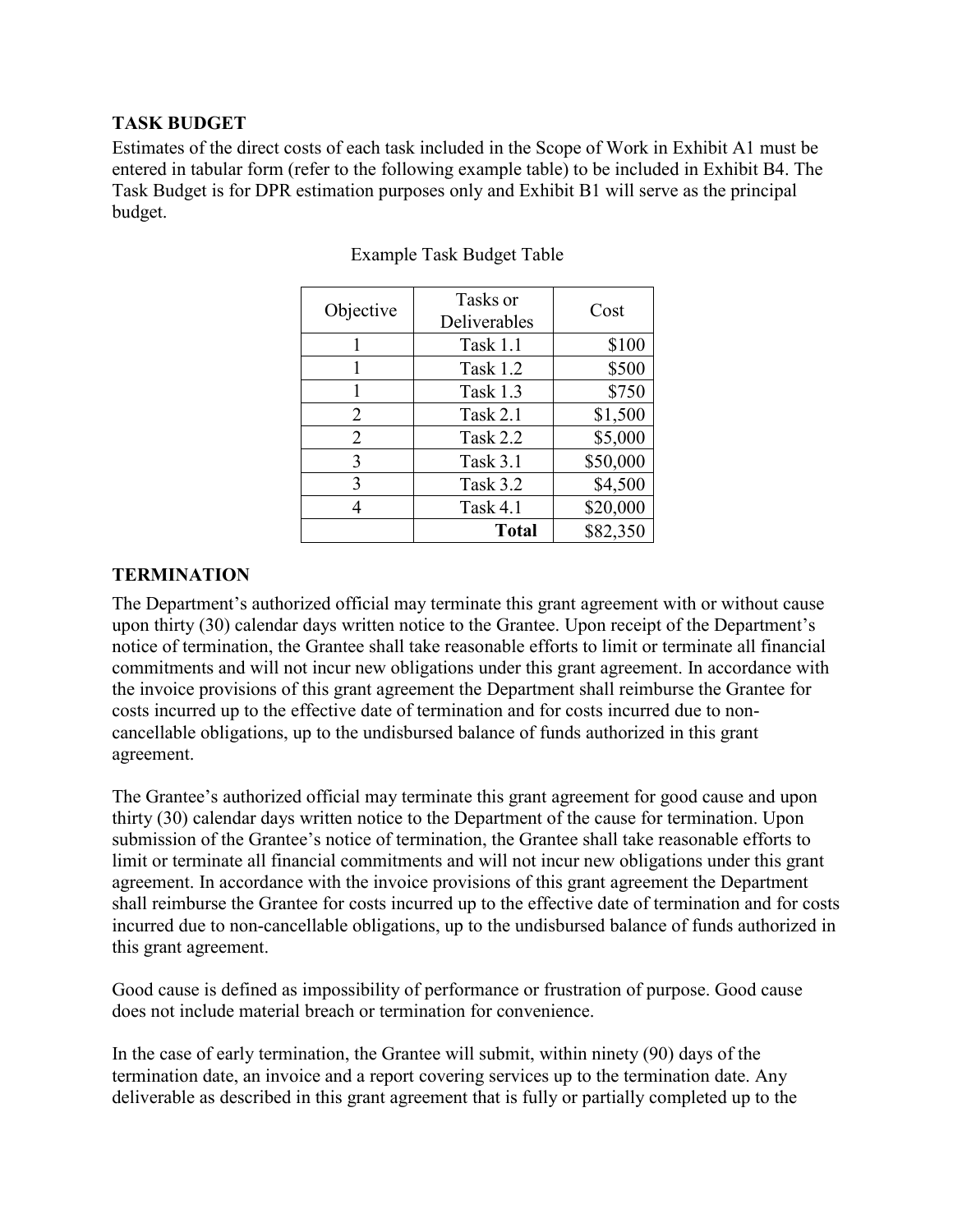termination date will be provided to the Department.

Upon receipt of the invoice, progress report, data, and work product, a final payment will be made to the Grantee. This payment shall be for all costs incurred in accordance with this grant agreement, and shall include labor and materials purchased or utilized (including all noncancellable obligations) up to the termination date, and pro rata share of indirect costs as specified in the budget.

If either party notifies the other of a material breach, the breaching party will have fifteen (15) calendar days to respond with a remedy to correct the breach. The receiving party has fifteen (15) calendar days to accept or reject the proposed remedy or offer an alternative remedy. Upon approval of the proposed remedy, the breaching party has thirty (30) calendar days to implement the cure. In the event the breaching party does not cure the breach within the thirty-day period, the non-breaching party may terminate for cause immediately upon written notice. All notifications, acceptances and/or rejections must be submitted in writing.

Pursuant to a Governor's Executive Order or equivalent directive, such as a court order or an order from a federal or state regulatory agency, the Department may issue a Suspension Notice. The Notice must identify the specific Executive Order or directive and this grant agreement number subject to the suspension. Work charged to the Department must stop immediately upon receipt of the Notice. The Grantee retains the right to reimbursement of costs incurred to date, including non-cancellable obligations, and reserves the right to seek reimbursement through administrative or legal action.

The Grantee shall include in any agreement with any subcontractor or subawardee (UC/CSUS only) retained for work under this grant agreement a provision that entitles the Grantee to suspend or terminate the agreement with the subcontractor or subawardee (UC/CSUS only) for any reason on written notice and on the same terms and conditions specified in this section.

### **TIMELINESS**

Time is of the essence in this grant agreement and the Grantee shall proceed with and complete the project in an expeditious manner.

### **TRAVEL AND PER DIEM EXPENSES**

No travel outside the State of California is permitted under this grant agreement. Travel and reimbursement for travel costs shall be in accordance with the California Department of Human Resources' (CalHR) travel policy in effect as of July 1st of the fiscal year in which the Grant Agreement is executed. The CalHR travel policy is found at: <https://www.calhr.ca.gov/employees/pages/travel-reimbursements.aspx>

### **UNENFORCEABLE PROVISION**

In the event that any provision of this grant agreement is held to be unenforceable, then the parties agree that all other provisions of this grant agreement shall continue to have full force and effect.